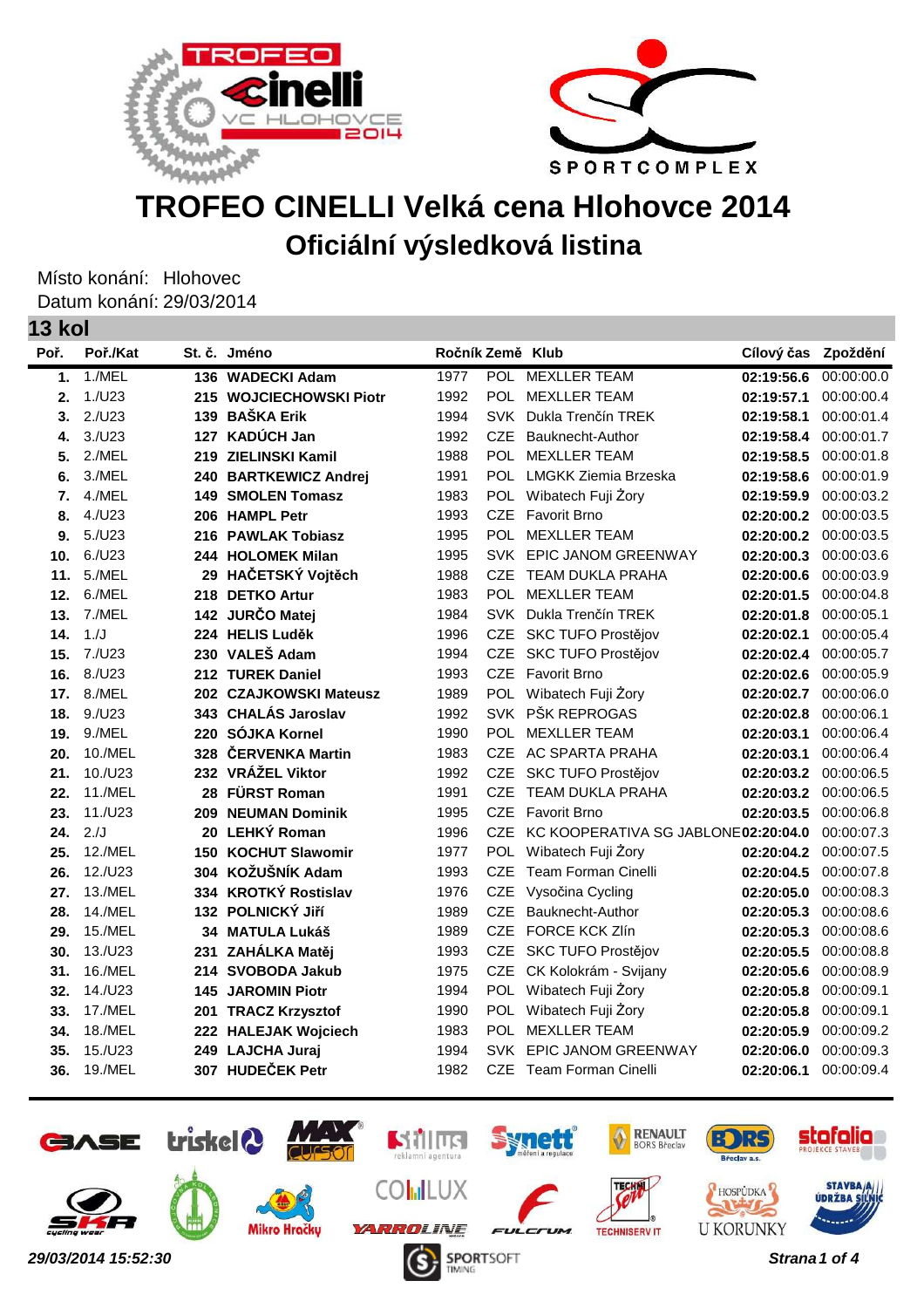|      | IJ KOI         |     |                                   |                  |            |                               |            |            |  |
|------|----------------|-----|-----------------------------------|------------------|------------|-------------------------------|------------|------------|--|
| Poř. | Poř./Kat       |     | St. č. Jméno                      | Ročník Země Klub |            |                               | Cílový čas | Zpoždění   |  |
| 37.  | 20./MEL        |     | <b>141 TYBOR Patrik</b>           | 1987             |            | SVK Dukla Trenčín TREK        | 02:20:06.6 | 00:00:09.9 |  |
| 38.  | 16./U23        |     | 207 CHLUPÁČ Dominik               | 1993             | <b>CZE</b> | <b>Favorit Brno</b>           | 02:20:06.9 | 00:00:10.3 |  |
| 39.  | 3./J           |     | 9 BELLAN Juraj                    | 1996             |            | SVK CK MŠK Žiar nH            | 02:20:07.6 | 00:00:10.9 |  |
| 40.  | 17./U23        | 128 | <b>KALOJÍROS Tomáš</b>            | 1994             | <b>CZE</b> | Bauknecht-Author              | 02:20:18.4 | 00:00:21.7 |  |
| 41.  | 4./J           | 311 | <b>GRUBER Pavel</b>               | 1996             | <b>CZE</b> | <b>TJ Favorit Brno</b>        | 02:20:18.7 | 00:00:22.0 |  |
| 42.  | 18./U23        | 130 | <b>SVORADA Jan</b>                | 1992             | <b>CZE</b> | Bauknecht-Author              | 02:20:23.3 | 00:00:26.6 |  |
| 43.  | 21./MEL        | 221 | <b>WITECKI Mariusz</b>            | 1981             | <b>POL</b> | <b>MEXLLER TEAM</b>           | 02:20:24.6 | 00:00:27.9 |  |
| 44.  | <b>22./MEL</b> | 143 | <b>MAHĎAR Martin</b>              | 1989             | <b>SVK</b> | Dukla Trenčín TREK            | 02:20:26.0 | 00:00:29.3 |  |
| 45.  | 23./MEL        | 217 | <b>REBIEWSKI Jaroslaw</b>         | 1974             | <b>POL</b> | <b>MEXLLER TEAM</b>           | 02:20:26.8 | 00:00:30.1 |  |
| 46.  | 24./MEL        | 228 | <b>BOUŠKA JIří</b>                | 1979             | <b>CZE</b> | Lawi Author Team              | 02:20:39.5 | 00:00:42.8 |  |
| 47.  | 5./J           | 125 | <b>BRÁZDA Michal</b>              | 1997             | <b>CZE</b> | Mapei Cyklo Kaňkovský         | 02:20:39.8 | 00:00:43.1 |  |
| 48.  | 6./J           |     | 241 TOMAN Vojtěch                 | 1996             | <b>CZE</b> | Stevens bikes - Emilio sport  | 02:20:40.3 | 00:00:43.6 |  |
| 49.  | 7J             |     | 36 PUDL Tomáš                     | 1996             | <b>CZE</b> | Mapei Cyklo Kaňkovský         | 02:20:40.4 | 00:00:43.8 |  |
| 50.  | 19./U23        | 27  | <b>PIETRULA Nicolas</b>           | 1995             | <b>CZE</b> | TEAM DUKLA PRAHA              | 02:20:40.8 | 00:00:44.1 |  |
| 51.  | 20./U23        | 301 | ČERNÝ Josef                       | 1993             | <b>CZE</b> | ccc polsat polkowice          | 02:20:41.6 | 00:00:44.9 |  |
| 52.  | 8./J           |     | 7 PORUBAN Dominik                 | 1997             |            | SVK Slávia ŠG Trenčín         | 02:20:42.1 | 00:00:45.4 |  |
| 53.  | 9./J           |     | 32 KVIETOK Palo                   | 1997             | <b>SVK</b> |                               | 02:20:42.2 | 00:00:45.5 |  |
| 54.  | 10./J          |     | 39 PREJDA Rostislav               | 1996             | <b>CZE</b> | SK Jiří Team Ostrava          | 02:20:42.5 | 00:00:45.8 |  |
| 55.  | 21./U23        | 227 | <b>DOLEŽAL Jiří</b>               | 1992             | <b>CZE</b> | Lawi Author Team              | 02:20:42.5 | 00:00:45.8 |  |
| 56.  | 25./MEL        | 317 | <b>BÁRTA Jan</b>                  | 1984             | <b>CZE</b> | NetApp - Endura               | 02:20:43.0 | 00:00:46.3 |  |
| 57.  | 11./J          |     | 337 STRNISKA Andrej               | 1996             |            | SVK TJ Favorit Brno           | 02:20:43.7 | 00:00:47.0 |  |
| 58.  | 26./MEL        |     | 234 PSZCZOLARSKI Wojciech         | 1991             | <b>CZE</b> | SKC TUFO Prostějov            | 02:20:45.5 | 00:00:48.8 |  |
| 59.  | 12./J          | 38  | <b>HYNEK Matouš</b>               | 1996             | <b>CZE</b> | Mapei Cyklo Kaňkovský         | 02:20:45.7 | 00:00:49.0 |  |
| 60.  | 22./U23        | 211 | <b>SCHLEGEL Michal</b>            | 1995             | <b>CZE</b> | <b>Favorit Brno</b>           | 02:20:53.5 | 00:00:56.8 |  |
| 61.  | 27./MEL        | 326 | <b>HOLUB Tomas</b>                | 1990             | <b>CZE</b> | AC SPARTA PRAHA               | 02:20:54.6 | 00:00:57.9 |  |
| 62.  | 23./U23        | 321 | <b>VIKTORIN Vaclav</b>            | 1993             | <b>CZE</b> | AC SPARTA PRAHA               | 02:20:54.8 | 00:00:58.1 |  |
| 63.  | 28./MEL        |     | 333 STÖHR Pavel                   | 1991             | <b>CZE</b> | AC SPARTA PRAHA               | 02:20:55.1 | 00:00:58.4 |  |
| 64.  | 24./U23        |     | 246 CHALUPČÍK Ján                 | 1993             | SVK        | EPIC JANOM GREENWAY           | 02:20:56.1 | 00:00:59.4 |  |
| 65.  | 25./U23        |     | 250 MÁLIK Róbert                  | 1993             |            | SVK EPIC JANOM GREENWAY       | 02:20:56.5 | 00:00:59.8 |  |
| 66.  | 26./U23        |     | 210 SEKANINA Adam                 | 1995             | <b>CZE</b> | <b>Favorit Brno</b>           | 02:20:56.7 | 00:01:00.0 |  |
| 67.  | 29./MEL        | 325 | <b>OKROUHLICKY Tomas</b>          | 1985             | <b>CZE</b> | <b>AC SPARTA PRAHA</b>        | 02:20:57.3 | 00:01:00.6 |  |
| 68.  | 27./U23        |     | 208 KUKRLE Michael                | 1994             | <b>CZE</b> | <b>Favorit Brno</b>           | 02:20:58.1 | 00:01:01.4 |  |
| 69.  | 28./U23        |     | <b>138 TARAGEL Filip</b>          | 1992             |            | SVK Dukla Trenčín TREK        | 02:20:58.8 | 00:01:02.1 |  |
| 70.  | 29./U23        |     | 229 FILIP Jakub                   | 1992             |            | CZE SKC TUFO Prostějov        | 02:20:58.8 | 00:01:02.1 |  |
| 71.  | 30./U23        |     | 146 KOT Konrad                    | 1993             |            | POL Wibatech Fuji Żory        | 02:20:59.0 | 00:01:02.3 |  |
| 72.  | 31./U23        |     | 126 DVORSKÝ David                 | 1992             | <b>CZE</b> | Bauknecht-Author              | 02:21:00.8 | 00:01:04.1 |  |
| 73.  | 30./MEL        |     | 134 DANAČÍK Tomáš                 | 1990             |            | CZE Ghost Rubena Racing       | 02:21:00.8 | 00:01:04.1 |  |
| 74.  | 31./MEL        |     | 140 KOVÁČ Maroš                   | 1977             |            | SVK Dukla Trenčín TREK        | 02:21:01.4 | 00:01:04.7 |  |
| 75.  | 32./MEL        | 1.  | <b>HUNAL Martin</b>               | 1989             |            | CZE Bauknecht-Author          | 02:21:03.0 | 00:01:06.3 |  |
| 76.  | 13./J          |     | 12 KNIHA Ladislav                 | 1997             |            | SVK Cyklistický spolok Žilina | 02:22:10.5 | 00:02:13.8 |  |
| 77.  | 14./J          |     | 416 BAŠKA Denis                   | 1996             |            | SVK CK EPIC Dohňany           | 02:22:10.5 | 00:02:13.8 |  |
| 78.  | 32./U23        |     | 137 DAŠKO Mário                   | 1994             |            | SVK Dukla Trenčín TREK        | 02:22:12.1 | 00:02:15.4 |  |
| 79.  | 15./J          |     | 30 KOVÁŘ Jan                      | 1996             | <b>CZE</b> | Mapei Cyklo Kaňkovský         | 02:22:12.1 | 00:02:15.4 |  |
| 80.  | 33./MEL        |     | 133 HOŠEK Josef                   | 1991             | <b>CZE</b> | Bauknecht-Author              | 02:22:12.6 | 00:02:15.9 |  |
| 81.  | 33./U23        |     | 129 KASPERKIEWICZ Przemyslaw 1994 |                  |            | POL Bauknecht-Author          | 02:22:12.6 | 00:02:15.9 |  |
| 82.  | 34./U23        |     | 322 MEDEK Tomas                   | 1993             | <b>CZE</b> | AC SPARTA PRAHA               | 02:22:13.0 | 00:02:16.4 |  |
| 83.  | 35./U23        |     | 320 FIALA Petr                    | 1995             |            | CZE AC SPARTA PRAHA           | 02:22:13.5 | 00:02:16.8 |  |
| 84.  | 36./U23        |     | 213 VESELÝ Daniel                 | 1992             | CZE        | CK Kolokrám - Svijany         | 02:22:13.6 | 00:02:16.9 |  |
| 85.  | 34./MEL        |     | 233 MAŇOUŠEK Josef                | 1991             |            | CZE SKC TUFO Prostějov        | 02:22:14.2 | 00:02:17.5 |  |
| 86.  | 35./MEL        |     | 327 NESVEDA Jiri                  | 1985             | <b>CZE</b> | AC SPARTA PRAHA               | 02:22:14.8 | 00:02:18.1 |  |
| 87.  | 36./MEL        |     | 308 MÍČEK Ondřej                  | 1989             |            | CZE Team Forman Cinelli       | 02:22:15.0 | 00:02:18.4 |  |

**13 kol**

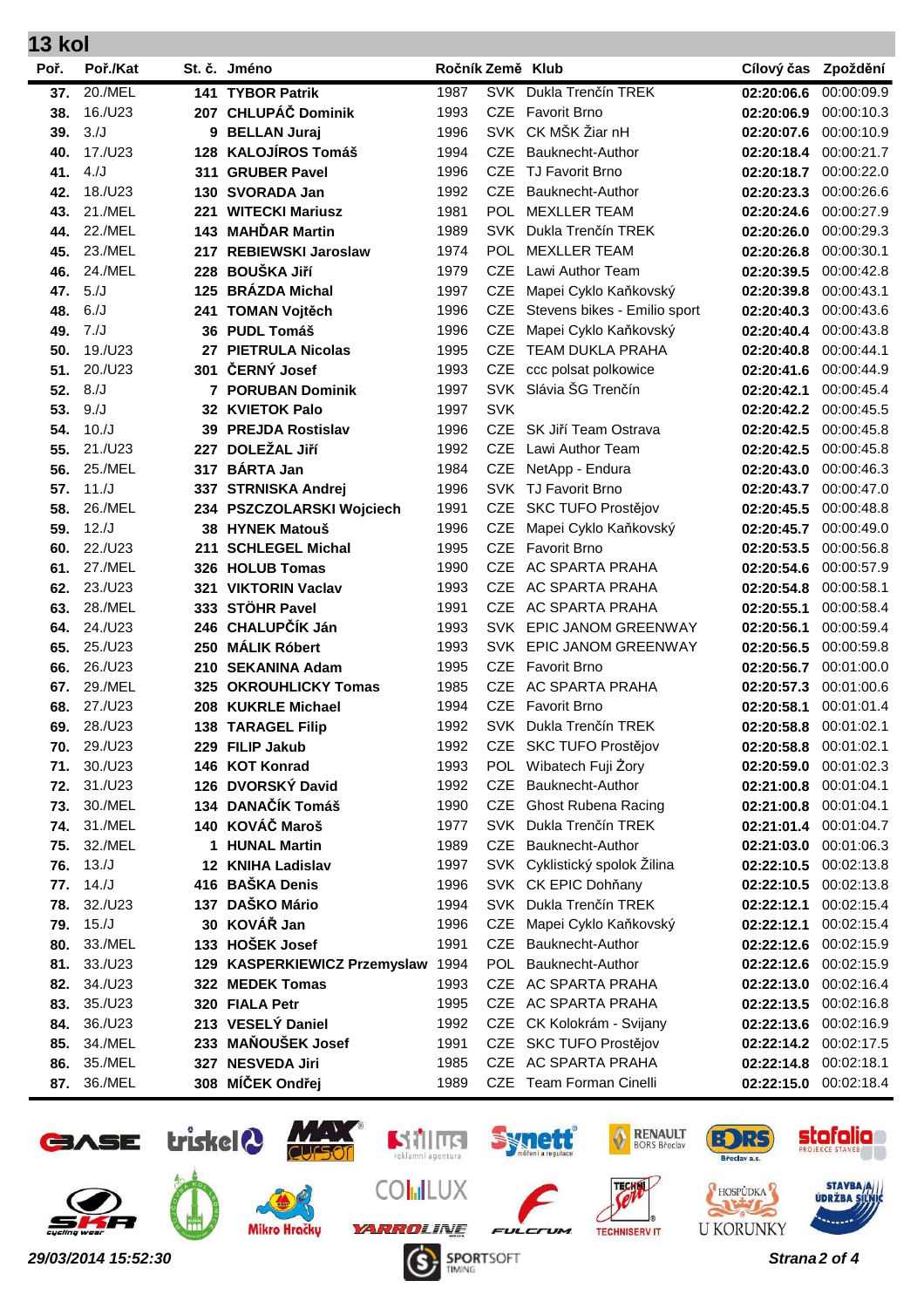| 13 kol   |                 |     |                                     |                  |            |                                     |            |             |
|----------|-----------------|-----|-------------------------------------|------------------|------------|-------------------------------------|------------|-------------|
| Poř.     | Poř./Kat        |     | St. č. Jméno                        | Ročník Země Klub |            |                                     | Cílový čas | Zpoždění    |
| 88.      | 37./MEL         |     | 323 STÖHR Jan                       | 1991             |            | CZE AC SPARTA PRAHA                 | 02:22:15.7 | 00:02:19.0  |
| 89.      | 38./MEL         |     | 107 HEKELE Emil                     | 1977             |            | CZE Stevens bikes - Emilio sport    | 02:22:16.1 | 00:02:19.4  |
| 90.      | 39./MEL         |     | 121 MLYNÁŘ Zdeněk                   | 1976             | <b>CZE</b> | Bohemia Cycling Track Team          | 02:22:17.2 | 00:02:20.6  |
| 91.      | 40./MEL         |     | 33 HRADIL Jiří                      | 1986             | <b>CZE</b> | <b>FORCE KCK Zlín</b>               | 02:22:28.2 | 00:02:31.5  |
| 92.      | 37./U23         |     | 243 DUBEŇ Martin                    | 1995             |            | SVK EPIC JANOM GREENWAY             | 02:22:47.0 | 00:02:50.3  |
| 93.      | 38./U23         |     | 245 HRUŠKA Marián                   | 1994             |            | SVK EPIC JANOM GREENWAY             | 02:22:48.3 | 00:02:51.6  |
| 94.      | 41./MEL         |     | 120 HORÁK Lukáš                     | 1975             | <b>CZE</b> | Bohemia Cycling Track Team          | 02:22:51.9 | 00:02:55.2  |
| 95.      | 39./U23         |     | 26 ADÁMEK Šimon                     | 1995             | CZE        | TEAM DUKLA PRAHA                    | 02:23:44.8 | 00:03:48.1  |
| 96.      | 42./MEL         |     | 105 SWACZYNA Petr                   | 1985             | <b>CZE</b> | <b>CK FESO Petřvald</b>             | 02:24:06.2 | 00:04:09.5  |
| 97.      | 16./J           |     | 123 KOTOUČEK Matěj                  | 1997             | <b>CZE</b> | TJ Favorit Brno                     | 02:25:15.7 | 00:05:19.0  |
| 98.      | 40./U23         |     | 119 VENC Lukáš                      | 1994             | <b>CZE</b> | Bohemia Cycling Track Team          | 02:25:57.8 | 00:06:01.1  |
| 99.      | 41./U23         |     | 302 HRACHOVINA Eduard               | 1995             | CZE        | <b>Team Forman Cinelli</b>          | 02:25:59.8 | 00:06:03.1  |
| 100.     | 42./U23         |     | 319 KUBIK Martin                    | 1995             | CZE        | AC SPARTA PRAHA                     | 02:26:55.2 | 00:06:58.5  |
| 101.     | 43./U23         |     | 318 RYBA Jan                        | 1995             | CZE        | AC SPARTA PRAHA                     | 02:26:55.5 | 00:06:58.8  |
| 102.     | 43./MEL         |     | 324 KOHLBECK Petr                   | 1988             |            | CZE AC SPARTA PRAHA                 | 02:26:55.7 | 00:06:59.0  |
| 103.     | 44./U23         |     | 118 MITAS Lukáš                     | 1992             | CZE        | <b>Bohemia Cycling Track Team</b>   | 02:26:56.1 | 00:06:59.4  |
| 104.     | 45./U23         |     | 239 SADOWY Rafal                    | 1995             |            | POL LMGKK Ziemia Brzeska            | 02:26:56.9 | 00:07:00.3  |
| 105.     | 44./MEL         |     | 346 WACHS Martin                    | 1990             |            | SVK PŠK REPROGAS                    | 02:26:57.4 | 00:07:00.7  |
| 106.     | 46./U23         |     | 248 KRAJÍČEK Matej                  | 1994             |            | SVK EPIC JANOM GREENWAY             | 02:26:58.5 | 00:07:01.9  |
| 107.     | 47./U23         |     | 147 ROWICKI Wojciech                | 1995             |            | POL Wibatech Fuji Żory              | 02:27:02.9 | 00:07:06.2  |
| 108.     | 48./U23         |     | 305 LANT Antonín                    | 1994             | <b>CZE</b> | Team Forman Cinelli                 | 02:27:07.8 | 00:07:11.1  |
| 109.     | 17./J           | 19  | ŠÍREK Adrian                        | 1996             | CZE.       | KC KOOPERATIVA SG JABLONE02:29:08.5 |            | 00:09:11.8  |
| 110.     | 18./J           |     | 225 STRUPEK Matyáš                  | 1997             |            | CZE SKC TUFO Prostějov              | 02:29:27.6 | 00:09:30.9  |
| 111.     | 19./J           |     | 101 GLOMBEK Štěpán                  | 1996             |            | CZE CK FESO Petřvald                | 02:29:28.0 | 00:09:31.3  |
| 112.     | 49./U23         |     | 46 PAPULA Lukáš                     | 1995             | <b>CZE</b> | Cyklistika Uničov                   | 02:29:30.0 | 00:09:33.3  |
| 113.     | 50./U23         |     | 306 FIERLA Ondřej                   | 1993             | <b>CZE</b> | Team Forman Cinelli                 | 02:29:42.1 | 00:09:45.4  |
| 114.     | 51./U23         | 344 | <b>MICHALEC Marek</b>               | 1992             | <b>SVK</b> | PŠK REPROGAS                        | 02:31:09.2 | 00:11:12.5  |
| 115.     | 20./J           | 15  | <b>VRÁNA Dominik</b>                | 1996             | CZE        | KC KOOPERATIVA SG JABLONE02:31:17.5 |            | 00:11:20.8  |
| 116.     | 21/J            | 16  | ANDRŠ Jakub                         | 1996             | <b>CZE</b> | KC KOOPERATIVA SG JABLONE02:33:13.4 |            | 00:13:16.7  |
| 117.     | 22J             |     | 226 CHYTIL Daniel                   | 1997             | CZE        | SKC TUFO Prostějov                  | 02:33:21.9 | 00:13:25.2  |
| 118.     | 45./MEL         |     | 122 KACHLÍŘ Marcel                  | 1971             | CZE        | Bohemia Cycling Track Team          | 02:36:24.2 | 00:16:27.5  |
| 119.     | MEL             |     | 135 KIJEVSKÝ Radim                  | 1977             |            | CZE Ghost Rubena Racing             |            | $-1$ lap(s) |
| 120.     | MEL             |     | 313 ERETIKA Petr                    | 1987             |            | CZE Veloservis team                 |            | $-1$ lap(s) |
|          | <b>121. MEL</b> |     | 419 STANČÍK Marian                  | 1977             |            | SVK PŠK REPROGAS                    |            | $-1$ lap(s) |
| 122.     | U <sub>23</sub> |     | 312 VLČEK Petr                      | 1995             |            | CZE Veloservis team                 |            | $-1$ lap(s) |
| 123.     | U <sub>23</sub> |     | 116 KOBLASA Ivo                     | 1993             |            | CZE TJ Favorit Brno                 |            | $-1$ lap(s) |
| 124. U23 |                 |     | 109 GALOLA Petr                     | 1995             |            | CZE Kolík Bohumín                   |            | $-1$ lap(s) |
| 125. $J$ |                 |     | 40 DVOŘÁK Jakub                     | 1997             |            | CZE TJ Favorit Brno                 |            | $-1$ lap(s) |
| 126. $J$ |                 |     | 24 PRENĚK Ondřej                    | 1996             |            | CZE KC KOOPERATIVA SG JABLONE       |            | $-1$ lap(s) |
| 127. $J$ |                 |     | 11 BUŠFY Michal<br>42 MUŽ Jan       | 1996             |            | SVK Cyklistický spolok Žilina       |            | $-1$ lap(s) |
| 128. $J$ |                 |     | 315 JANŽO Róbert                    | 1996             |            | CZE Mapei Cyklo Kaňkovský           |            | $-1$ lap(s) |
| 129.     | MEL             |     | 17 KUBEŠ Martin                     | 1980             |            | SVK PROefekt team                   |            | $-1$ lap(s) |
| 130.     | J               |     | 111 BŘEZINA Tomáš                   | 1997             |            | CZE CK DAKOM PHARMA KYJOV           |            | $-1$ lap(s) |
| 131.     | MEL             |     |                                     | 1989             |            | CZE IN-LIFE cycling team            |            | $-1$ lap(s) |
| 132.     | <b>MEL</b>      |     | 114 NESET Jan                       | 1986             |            | CZE IN-LIFE cycling team            |            | $-1$ lap(s) |
| 133.     | J               |     | 37 REITER Stefan<br>110 VLČEK Pavel | 1997             |            | <b>AUT</b> RC Pottendorf            |            | $-1$ lap(s) |
| 134.     | MEL             |     | 13 BUŠÍK Pavol                      | 1990             |            | CZE IN-LIFE cycling team            |            | $-1$ lap(s) |
| 135.     | J               |     |                                     | 1997             |            | SVK Cyklistický spolok Žilina       |            | $-1$ lap(s) |
| 136.     | MEL             |     | 316 LAŠUT Filip<br>23 JINDRA Šimon  | 1990             |            | CZE PROefekt team                   |            | $-1$ lap(s) |
| 137. $J$ |                 |     |                                     | 1996             |            | CZE KC KOOPERATIVA SG JABLONE       |            | $-1$ lap(s) |
| 138.     | U23             |     | 148 MROZEK Wiktor                   | 1993             |            | POL Wibatech Fuji Żory              |            | $-2$ lap(s) |